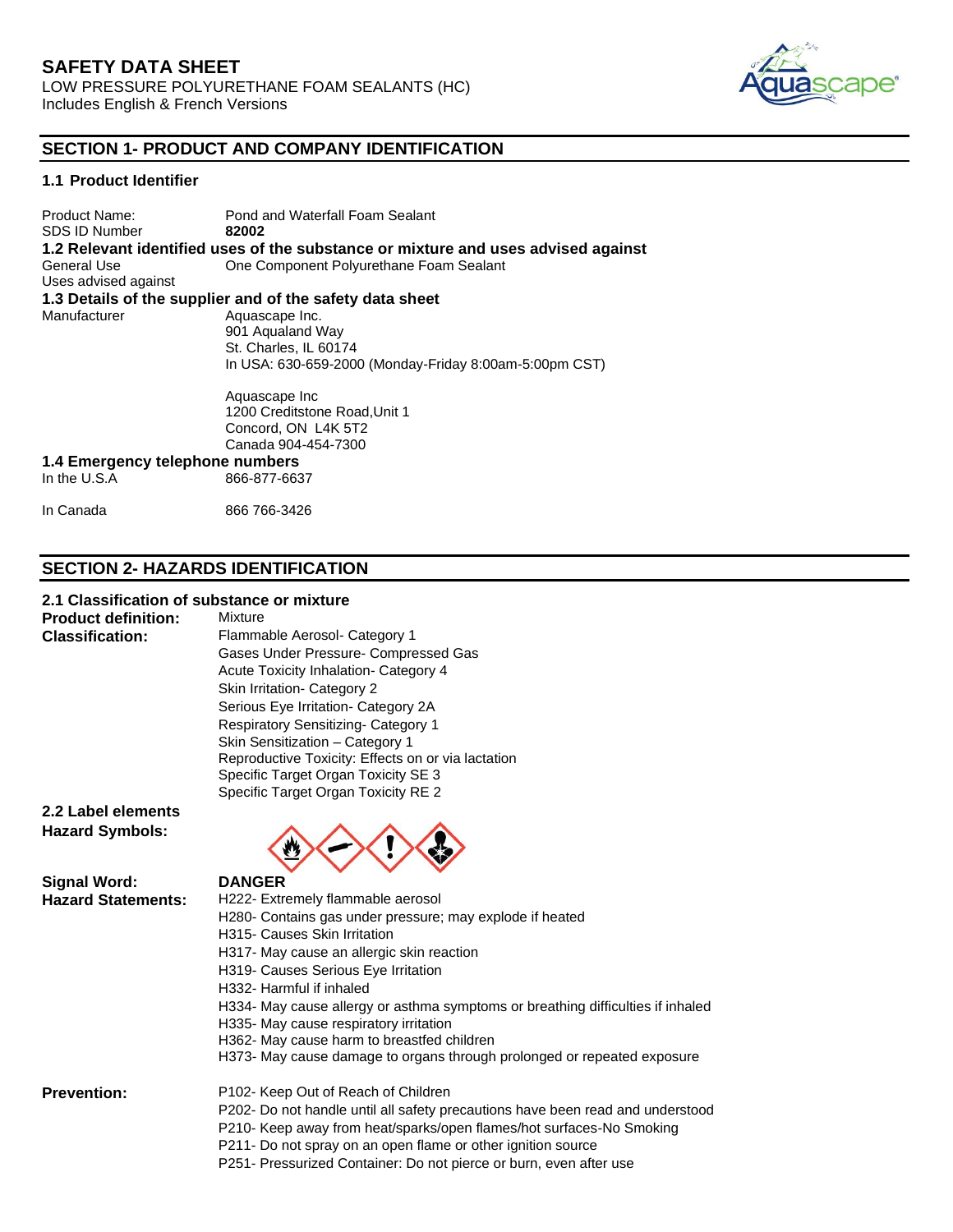P261- Avoid breathing vapors or fumes

|           | $\frac{1}{2}$ 201- Avoid breathing vapois of furnes                                                                                                 |
|-----------|-----------------------------------------------------------------------------------------------------------------------------------------------------|
|           | P262- Do not get in eyes, on skin, or on clothing                                                                                                   |
|           | P264- Wash hands and other skin areas exposed to material thoroughly after handling                                                                 |
|           | P271- Use only outdoors or in a well-ventilated area                                                                                                |
|           | P280- Wear protective gloves, protective clothing and eye protection                                                                                |
|           | P285- In case of inadequate ventilation wear respiratory protection                                                                                 |
| Response: | P302+P352+P333+P313 IF ON SKIN: Wash with plenty of soap and water. If skin irritation or rash occurs: Get<br>medical attention                     |
|           | P304+P341 IF INHALED: If breathing is difficult, remove victim to fresh air and keep at rest in a position<br>comfortable for breathing             |
|           | P305+P351+P338- IF IN EYES: Rinse cautiously with water for several minutes. Remove contact lenses, if<br>present and easy to do. Continue rinsing. |
|           | P314- Get medical advice if you feel unwell                                                                                                         |
|           | P342+P311- If experiencing respiratory symptoms: Call a POISON CENTER or doctor                                                                     |
|           | P381- Eliminate all ignition sources if safe to do so                                                                                               |
| Storage:  | P403+P405- Store in a well-ventilated place. Store locked up.                                                                                       |
|           | P410- Protect from sunlight                                                                                                                         |
|           | P412- Do not expose to temperatures exceeding 50°C/122°F.                                                                                           |
| Disposal: | P501 Dispose of contents/container in accordance with applicable local/regional/national/international<br>regulations.                              |

# **SECTION 3- COMPOSITION/INFORMATION ON INGREDIENTS**

| % by Weight | Ingredient                                              | CAS No.       |
|-------------|---------------------------------------------------------|---------------|
| 40-70       | Urethane Pre-Polymer Blend (Non-Hazardous Polyol Blend) | Not available |
| $10 - 30$   | Alkanes, C14-C16, Chloro                                | 85535-85-9    |
| $5 - 10$    | 4,4' Diphenylmethane diisocyanate (MDI)                 | 101-68-8      |
| $5 - 10$    | Polymethylene polyphenyl isocyanate (PMDI)              | 9016-87-9     |
| $3 - 7$     | Isobutane                                               | 75-28-5       |
| $3 - 7$     | Dimethyl ether                                          | 115-10-6      |
| 1-5         | Propane                                                 | 74-98-6       |

There are no additional ingredients present which, within the current knowledge of the supplier and in the concentrations applicable, are classified as hazardous to the health or the environment and hence require reporting in this section.

# **SECTION 4- FIRST AID MEASURES**

### **4.1 Description of first aid measures**

- **Eye:** Immediately flush eyes with large amounts of water for at least 15 minutes, holding the eyes open with fingers and occasionally lifting the upper and lower lids. Use lukewarm water if possible. If present and easy to do so, remove contact lenses, If irritation persists, get medical attention.
- **Skin:** In case of contact, immediately flush skin with plenty of soap and water. Foam will stick to skin, gently wipe product from skin with a damp cloth and wash with plenty of soap and water. Remove contaminated clothing and shoes. Wash clothing before reuse. Call a physician if irritation persists.
- **Inhalation:** If inhaled, remove to fresh air. If not breathing, give artificial respiration. If breathing is difficult, give oxygen. Obtain medical attention.
- **Ingestion:** If swallowed, do NOT induce vomiting unless directed to do so by medical personnel. Never give anything by mouth to an unconscious person. Get medical advice/attention.

### **4.2 Most important symptoms and effects, both acute and delayed**

See Section 11.1. Information on toxicological effects

#### **4.3 Notes to the physician**

Symptoms may not appear immediately. If case of an accident or if you feel unwell, seek medical advice immediately (show label or SDS if possible).

# **SECTION 5- FIRE FIGHTING MEASURES**

# **5.1 Extinguishing media**

**Suitable methods of extinction**: Use dry chemical, carbon dioxide, foam, Halon 1211 and water spray or fog. **Unsuitable methods of extinction:** Do not use water jets and high pressure water as these may spread the fire **5.2 Special hazards arising from the substance or mixture**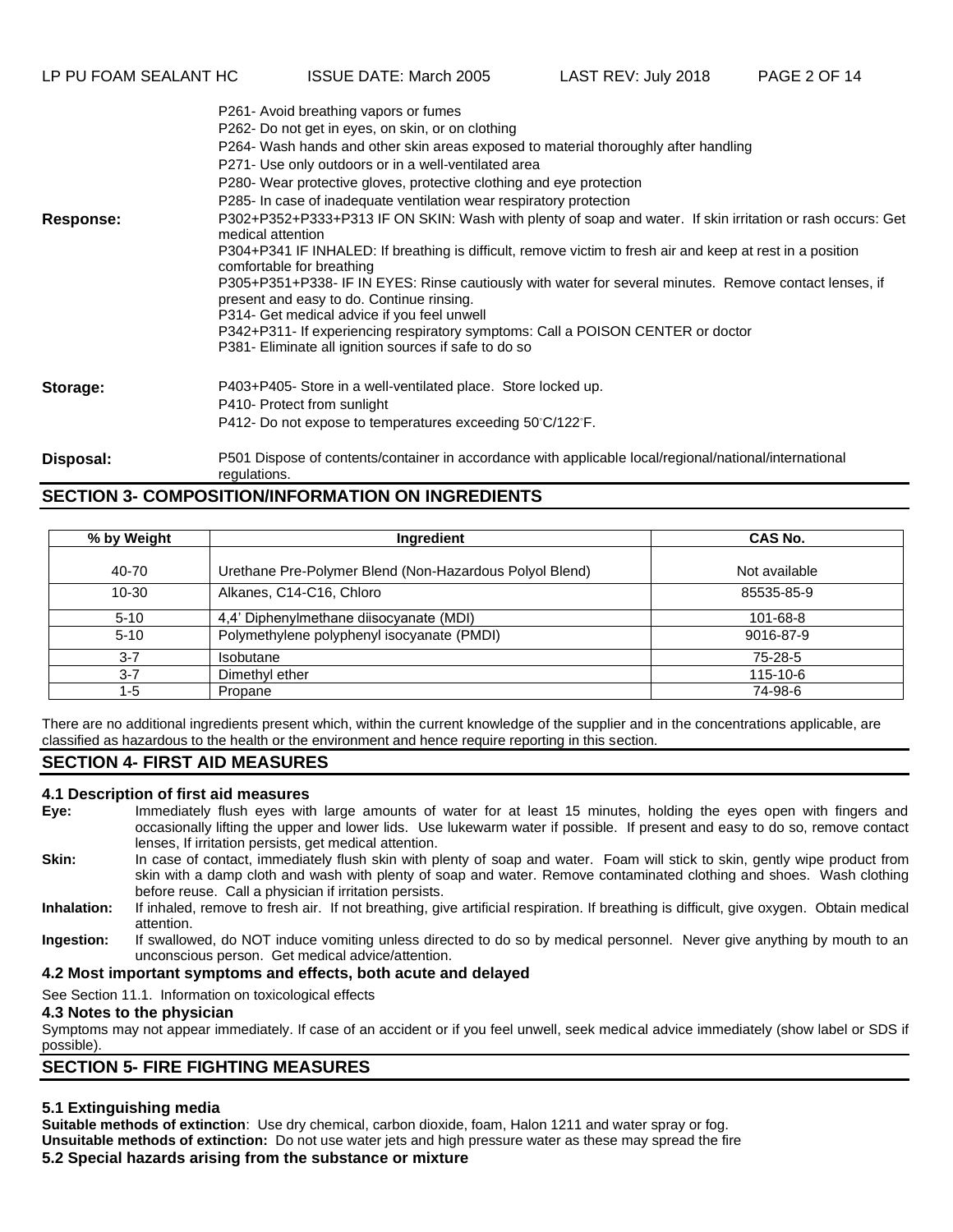Contains flammable propellant. Eliminate all ignition sources. Containers may explode due to buildup of pressure when exposed to extreme heat. Aerosol cans exposed to fire or high temperature can rupture and rocket. Cured foam will burn in the presence of heat, oxygen and an ignition source.

## **5.3 Advice to firefighters**

**Products of combustion:** May include and are not limited to: oxides of carbon, oxides of nitrogen, hydrogen fluoride, and traces of hydrogen cyanide.

Keep upwind of fire. Wear full fire-fighting turn-out gear (full Bunker gear) and respiratory protection (SCBA). Use water spray to keep fireexposed containers cool. Containers may explode if heated.

# **SECTION 6- ACCIDENTAL RELEASE MEASURES**

#### **6.1 Personal precautions, protective equipment, and emergency procedures**

Use personal protective equipment recommended in Section 8. Isolate the hazard area and deny entry to unnecessary and unprotected personnel. Eliminate sources of ignition.

#### **6.2 Environmental precautions**

Do not allow to enter sewers, drains, or waterways

#### **6.3 Methods and materials for containment and cleaning up**

**Method for containment:** Uncured product is very sticky; carefully remove the bulk of the foam by scraping it up and then immediately remove the residue with a rag and solvent such as Professional Foam Gun Cleaner, mineral spirits, acetone (nail polish remover), paint thinner, etc. Once the product is cured it can only be removed mechanically by scraping, buffing, etc. Use appropriate PPE.

**Methods for cleaning up:** Scoop up material and place in a disposal container. Dispose of as plastic waste in accordance with all applicable guidelines and regulations. Vapors can accumulate in low areas. Provide ventilation

#### **6.4 Reference to other sections**

For indications about waste treatment & disposal, see Section 13

See Section 7 for information about safe handling

# **SECTION 7- HANDLING AND STORAGE**

### **7.1 Precautions for safe handling**

Keep away from sources of ignition- No smoking. Do not spray on an open flame or other ignition source. Pressurized container: do not pierce or burn, even after use. Container may explode if heated. Avoid contact with skin and eyes. Do not breathe dust/fume/gas/mist/vapors/spray. Do not swallow. Use only in a well-ventilated area or outdoors. Avoid welding or other "hot work" in the vicinity of exposed cured foam. When using do not eat, drink or smoke. (See section 8)

General hygiene advice: Launder contaminated clothing before reuse. Wash hands before eating, drinking or smoking.

#### **7.2 Conditions for safe storage including any incompatibilities**

Store in a dry place. Ideal use temperature is 65°F to 80°F (18°C to 27°C). Do not expose aerosol cans to open flame or temperatures above 122°F (50°C). Excessive heat can cause premature aging of components resulting in a shorter shelf life. Storage below 55°F (12.7C) may affect foam quality if chemicals are not warmed to room temperature before using. Protect containers from physical abuse. Keep containers upright. **Keep away from children.**

# **SECTION 8- EXPOSURE CONTROLS/ PERSONAL PROTECTION**

## **8.1 Control Parameters**

| CAS No.        | Ingredient      | <b>OSHA-PEL TWA</b>   | <b>ACGIH-TLV</b>                   | <b>NIOSH</b>              | <b>CA AB OEL</b>                      |
|----------------|-----------------|-----------------------|------------------------------------|---------------------------|---------------------------------------|
|                |                 |                       |                                    |                           | <b>CA BC OEL</b>                      |
|                |                 |                       |                                    |                           | <b>CA ON OEL</b>                      |
|                |                 |                       |                                    |                           | <b>CA QC OEL</b>                      |
| 101-68-8       | 4.4'            | 0.02 PPM; 0.2         | 0.005 ppm; 0.051 mg/m <sup>3</sup> | 0.005 ppm; 0.050          | AB- 0.05 mg/m <sup>3</sup> 0.005 ppm  |
|                | Diphenylmethane | $mg/m3$ Ceiling       | (8 hours) TWA                      | $mg/m3 TWA$ 0.02          | BC- 0.005 ppm TWA; 0.01 ppm C         |
|                | diisocyanate    |                       |                                    | ppm; $0.2 \text{ mg/m}^3$ | ON- 0.005 ppm TWA 0.02 ppm C          |
|                |                 |                       |                                    | <b>CEIL</b>               | QC- 0.051 mg/ $m^3$ 0.005 ppm         |
|                |                 |                       |                                    |                           | <b>TWAEV</b>                          |
| 75-28-5        | Isobutane       |                       | 1,000 ppm $TWA$                    | 800 ppm; 1,900            | AB-1,000 ppm TWA                      |
|                |                 |                       |                                    | mg/m <sup>3</sup> TWA     | BC-1,000 ppm TWA                      |
|                |                 |                       |                                    |                           | ON-1,000 ppm TWA                      |
| $115 - 10 - 6$ | Dimethyl ether  | 1,000 ppm             |                                    |                           | BC-1,000 ppm TWA                      |
|                |                 | (Dupont AEL)          |                                    |                           | ON- 1,000 ppm TWA                     |
| 74-98-6        | Propane         | 1,000 ppm; 1,800      | 1,000 ppm1,000 ppm;                | 1,000 ppm; 1,800          | AB-1,000 ppm TWA                      |
|                |                 | mg/m <sup>3</sup> TWA | 1,800 mg/m <sup>3</sup> TWA        | mg/m <sup>3</sup> TWA     | BC-1,000 ppm TWA                      |
|                |                 |                       |                                    |                           | QC- 1,800 mg/m <sup>3</sup> 1,000 ppm |
|                |                 |                       |                                    |                           | <b>TWAEV</b>                          |
|                |                 |                       |                                    |                           |                                       |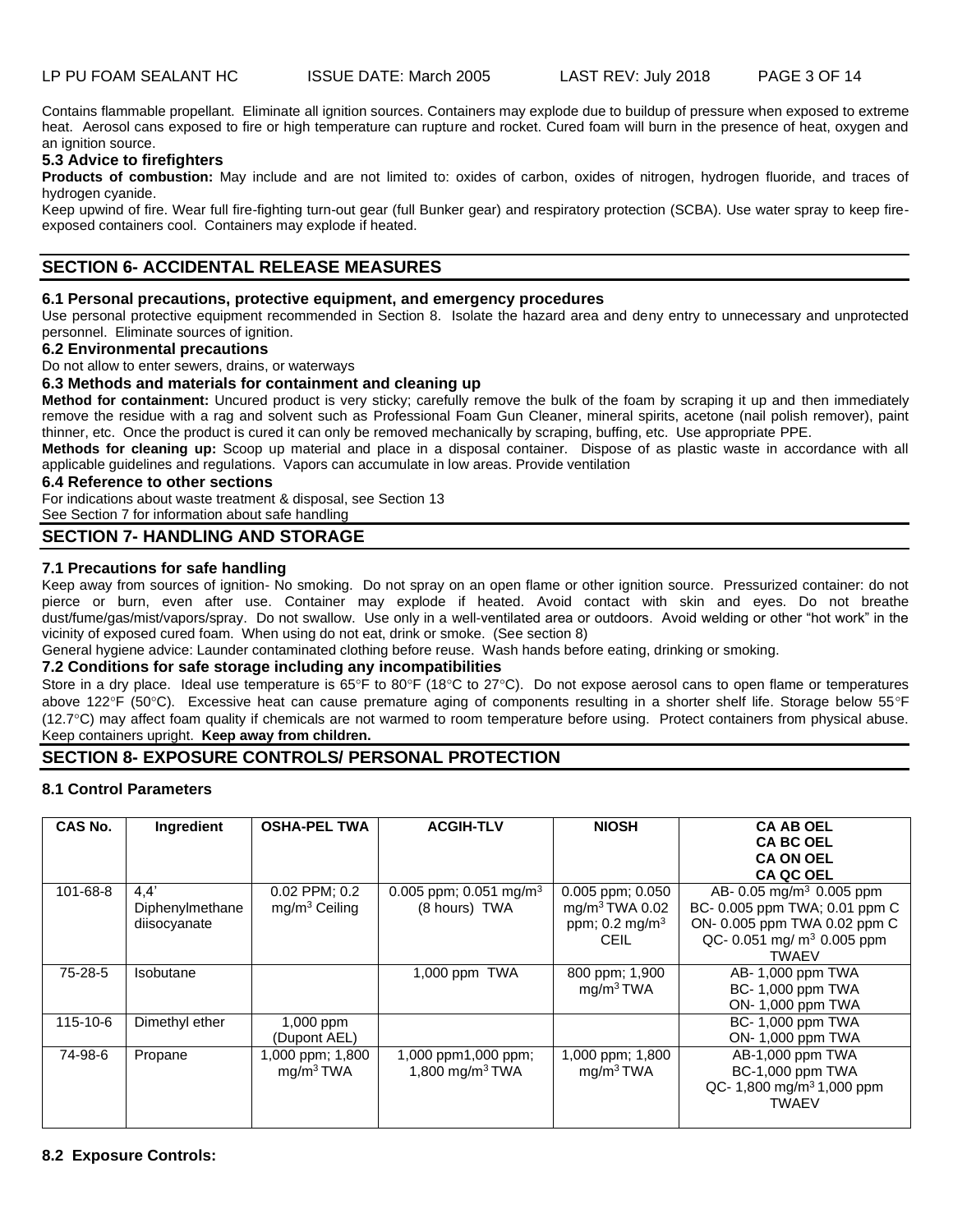**Engineering measures:** Use ventilation adequate to keep exposures below recommended exposure limits.

**Eye/face Protection:** Wear protective safety glasses with side shields or goggles.

**Hand Protection:** Use chemically resistant gloves (i.e. Nitrile gloves). Nitrile/butadiene rubber, butyl rubber, polyethylene, PVC (vinyl), or neoprene gloves are also effective. Glove selection should take into account potential body reactions to certain materials and manufacturer's instructions for use. Break through time of selected gloves must be greater than the intended use period.

**Other Protective Equipment:** Use clothing that protects against dermal exposure. Appropriate protective clothing varies depending on the potential for exposure. To ensure proper skin protection, wear PPE in such a manner that no skin is exposed.

**Respiratory Protection:** If atmospheric levels are expected to exceed the exposure levels, use a NIOSH approved air purifying respirator equipped with an organic vapor cartridge and particulate filter. If atmospheric levels exceed 10 times the TLV or PEL level for which an airpurifying respirator is effective, use a powered air purifying respirator (PAPR). The type of respiratory protection selected must comply with the requirements set forth in OSHA's Respiratory Protection Standard (29 CFR 1910.134).

**Hygiene Measures:** An eye wash station or portable eye wash station should be in the area. Wash hands thoroughly after use, before eating, drinking or using the lavatory. Employees/Users should be educated and trained in the safe use and handling of this product.

# **SECTION 9- Physical and chemical properties**

| <b>General Physical Form</b><br>Viscous liquid which forms off-white to yellowish foam upon release.<br>Crème. Some products contain a dye or colorant i.e. Fireblock is orange.<br>Color<br>Odor<br>Slight hydrocarbon odor during curing stage<br>No data available<br>Odor Threshold:<br>Gas/Pressurized Liquid/Semi-Solid<br><b>Physical State:</b><br>pH:<br>No data available<br>Melting Point/Freezing Point<br>No data available<br>Initial Boiling Point and Boiling Range<br>No data available<br>Flash Point:<br>-156°F (-68.9°C), estimated based on liquefied petroleum gas (Hydrocarbon HC)<br><b>Evaporation Rate:</b><br>No data available<br>Flammability:<br>Flammable<br>Lower Flammability/Explosive Limit:<br>No data available<br>Upper Flammability/Explosive Limit:<br>No data available<br>Aerosol product > 50 psig/ 345 kPa<br><b>Vapor Pressure</b><br>Final product (sprayed): Very low (not determined)<br>Not available<br>Vapor Density:<br>Relative Density/Specific Gravity:<br>~ 1.1 (Water = 1)<br>Insoluble; reacts slowly with water during cure, liberating traces of CO <sub>2</sub><br>Solubility:<br>Partition coefficient: n-octanol/water:<br>No data available<br>Auto-ignition Temperature:<br>No data available<br>Decomposition Temperature;<br>No data available<br>Viscosity:<br>No data available<br>May be sensitive to mechanical impact or static discharge. Vapor released during and<br><b>Explosive Properties:</b><br>immediately after dispensing may accumulate and ignite explosively if proper ventilation is not<br>employed. Extinguish or remove all sources of ignition during dispensing, until product becomes<br>tack free or skins over. | 9.1 Information on basic physical and chemical properties |  |
|----------------------------------------------------------------------------------------------------------------------------------------------------------------------------------------------------------------------------------------------------------------------------------------------------------------------------------------------------------------------------------------------------------------------------------------------------------------------------------------------------------------------------------------------------------------------------------------------------------------------------------------------------------------------------------------------------------------------------------------------------------------------------------------------------------------------------------------------------------------------------------------------------------------------------------------------------------------------------------------------------------------------------------------------------------------------------------------------------------------------------------------------------------------------------------------------------------------------------------------------------------------------------------------------------------------------------------------------------------------------------------------------------------------------------------------------------------------------------------------------------------------------------------------------------------------------------------------------------------------------------------------------------------------------------------------------------------------|-----------------------------------------------------------|--|
|                                                                                                                                                                                                                                                                                                                                                                                                                                                                                                                                                                                                                                                                                                                                                                                                                                                                                                                                                                                                                                                                                                                                                                                                                                                                                                                                                                                                                                                                                                                                                                                                                                                                                                                |                                                           |  |
|                                                                                                                                                                                                                                                                                                                                                                                                                                                                                                                                                                                                                                                                                                                                                                                                                                                                                                                                                                                                                                                                                                                                                                                                                                                                                                                                                                                                                                                                                                                                                                                                                                                                                                                |                                                           |  |
|                                                                                                                                                                                                                                                                                                                                                                                                                                                                                                                                                                                                                                                                                                                                                                                                                                                                                                                                                                                                                                                                                                                                                                                                                                                                                                                                                                                                                                                                                                                                                                                                                                                                                                                |                                                           |  |
|                                                                                                                                                                                                                                                                                                                                                                                                                                                                                                                                                                                                                                                                                                                                                                                                                                                                                                                                                                                                                                                                                                                                                                                                                                                                                                                                                                                                                                                                                                                                                                                                                                                                                                                |                                                           |  |
|                                                                                                                                                                                                                                                                                                                                                                                                                                                                                                                                                                                                                                                                                                                                                                                                                                                                                                                                                                                                                                                                                                                                                                                                                                                                                                                                                                                                                                                                                                                                                                                                                                                                                                                |                                                           |  |
|                                                                                                                                                                                                                                                                                                                                                                                                                                                                                                                                                                                                                                                                                                                                                                                                                                                                                                                                                                                                                                                                                                                                                                                                                                                                                                                                                                                                                                                                                                                                                                                                                                                                                                                |                                                           |  |
|                                                                                                                                                                                                                                                                                                                                                                                                                                                                                                                                                                                                                                                                                                                                                                                                                                                                                                                                                                                                                                                                                                                                                                                                                                                                                                                                                                                                                                                                                                                                                                                                                                                                                                                |                                                           |  |
|                                                                                                                                                                                                                                                                                                                                                                                                                                                                                                                                                                                                                                                                                                                                                                                                                                                                                                                                                                                                                                                                                                                                                                                                                                                                                                                                                                                                                                                                                                                                                                                                                                                                                                                |                                                           |  |
|                                                                                                                                                                                                                                                                                                                                                                                                                                                                                                                                                                                                                                                                                                                                                                                                                                                                                                                                                                                                                                                                                                                                                                                                                                                                                                                                                                                                                                                                                                                                                                                                                                                                                                                |                                                           |  |
|                                                                                                                                                                                                                                                                                                                                                                                                                                                                                                                                                                                                                                                                                                                                                                                                                                                                                                                                                                                                                                                                                                                                                                                                                                                                                                                                                                                                                                                                                                                                                                                                                                                                                                                |                                                           |  |
|                                                                                                                                                                                                                                                                                                                                                                                                                                                                                                                                                                                                                                                                                                                                                                                                                                                                                                                                                                                                                                                                                                                                                                                                                                                                                                                                                                                                                                                                                                                                                                                                                                                                                                                |                                                           |  |
|                                                                                                                                                                                                                                                                                                                                                                                                                                                                                                                                                                                                                                                                                                                                                                                                                                                                                                                                                                                                                                                                                                                                                                                                                                                                                                                                                                                                                                                                                                                                                                                                                                                                                                                |                                                           |  |
|                                                                                                                                                                                                                                                                                                                                                                                                                                                                                                                                                                                                                                                                                                                                                                                                                                                                                                                                                                                                                                                                                                                                                                                                                                                                                                                                                                                                                                                                                                                                                                                                                                                                                                                |                                                           |  |
|                                                                                                                                                                                                                                                                                                                                                                                                                                                                                                                                                                                                                                                                                                                                                                                                                                                                                                                                                                                                                                                                                                                                                                                                                                                                                                                                                                                                                                                                                                                                                                                                                                                                                                                |                                                           |  |
|                                                                                                                                                                                                                                                                                                                                                                                                                                                                                                                                                                                                                                                                                                                                                                                                                                                                                                                                                                                                                                                                                                                                                                                                                                                                                                                                                                                                                                                                                                                                                                                                                                                                                                                |                                                           |  |
|                                                                                                                                                                                                                                                                                                                                                                                                                                                                                                                                                                                                                                                                                                                                                                                                                                                                                                                                                                                                                                                                                                                                                                                                                                                                                                                                                                                                                                                                                                                                                                                                                                                                                                                |                                                           |  |
|                                                                                                                                                                                                                                                                                                                                                                                                                                                                                                                                                                                                                                                                                                                                                                                                                                                                                                                                                                                                                                                                                                                                                                                                                                                                                                                                                                                                                                                                                                                                                                                                                                                                                                                |                                                           |  |
|                                                                                                                                                                                                                                                                                                                                                                                                                                                                                                                                                                                                                                                                                                                                                                                                                                                                                                                                                                                                                                                                                                                                                                                                                                                                                                                                                                                                                                                                                                                                                                                                                                                                                                                |                                                           |  |
|                                                                                                                                                                                                                                                                                                                                                                                                                                                                                                                                                                                                                                                                                                                                                                                                                                                                                                                                                                                                                                                                                                                                                                                                                                                                                                                                                                                                                                                                                                                                                                                                                                                                                                                |                                                           |  |
|                                                                                                                                                                                                                                                                                                                                                                                                                                                                                                                                                                                                                                                                                                                                                                                                                                                                                                                                                                                                                                                                                                                                                                                                                                                                                                                                                                                                                                                                                                                                                                                                                                                                                                                |                                                           |  |
|                                                                                                                                                                                                                                                                                                                                                                                                                                                                                                                                                                                                                                                                                                                                                                                                                                                                                                                                                                                                                                                                                                                                                                                                                                                                                                                                                                                                                                                                                                                                                                                                                                                                                                                |                                                           |  |
|                                                                                                                                                                                                                                                                                                                                                                                                                                                                                                                                                                                                                                                                                                                                                                                                                                                                                                                                                                                                                                                                                                                                                                                                                                                                                                                                                                                                                                                                                                                                                                                                                                                                                                                |                                                           |  |
|                                                                                                                                                                                                                                                                                                                                                                                                                                                                                                                                                                                                                                                                                                                                                                                                                                                                                                                                                                                                                                                                                                                                                                                                                                                                                                                                                                                                                                                                                                                                                                                                                                                                                                                |                                                           |  |
| <b>Oxidizing Properties:</b><br>No data available                                                                                                                                                                                                                                                                                                                                                                                                                                                                                                                                                                                                                                                                                                                                                                                                                                                                                                                                                                                                                                                                                                                                                                                                                                                                                                                                                                                                                                                                                                                                                                                                                                                              |                                                           |  |
| VOC Content (calculated minus<br>165 g/l (Handi-Foam Fireblock West and Handi-Foam Window & Door West 160 g/l)<br>exempt compounds and water)                                                                                                                                                                                                                                                                                                                                                                                                                                                                                                                                                                                                                                                                                                                                                                                                                                                                                                                                                                                                                                                                                                                                                                                                                                                                                                                                                                                                                                                                                                                                                                  |                                                           |  |

# **SECTION 10- STABILITY AND REACTIVITY**

#### **10.1 Reactivity**

No dangerous reaction known under conditions of normal use.

#### **10.2 Chemical Stability**

Stable under normal storage conditions. Contents under pressure. Container may explode if heated. Do not pierce or burn, even after use. Avoid temperatures below 40°F (4°C). For longest shelf life, avoid storage above 100°F (38°C).

#### **10.3 Possibility of Hazardous Reactions**

Elevated temperatures can cause product to decompose, releasing carbon dioxide. Flammable propellant. Contents are under pressure and exposure to high temperature can cause containers to rupture or explode.

#### **10.4 Conditions To Avoid**

Heat. Incompatible materials. Sources of ignition. Avoid temperatures below 40°F (4°C) or temperatures above 100°F (38°C).

# **10.5 Incompatible Materials**

Alcohols, strong bases, amines, metal compounds, ammonia, and strong oxidizers.

**10.6 Hazardous Decomposition Products**

See Section 5.2 for hazardous decomposition products due to combustion.

# **SECTION 11- TOXICOLOGICAL INFORMATION**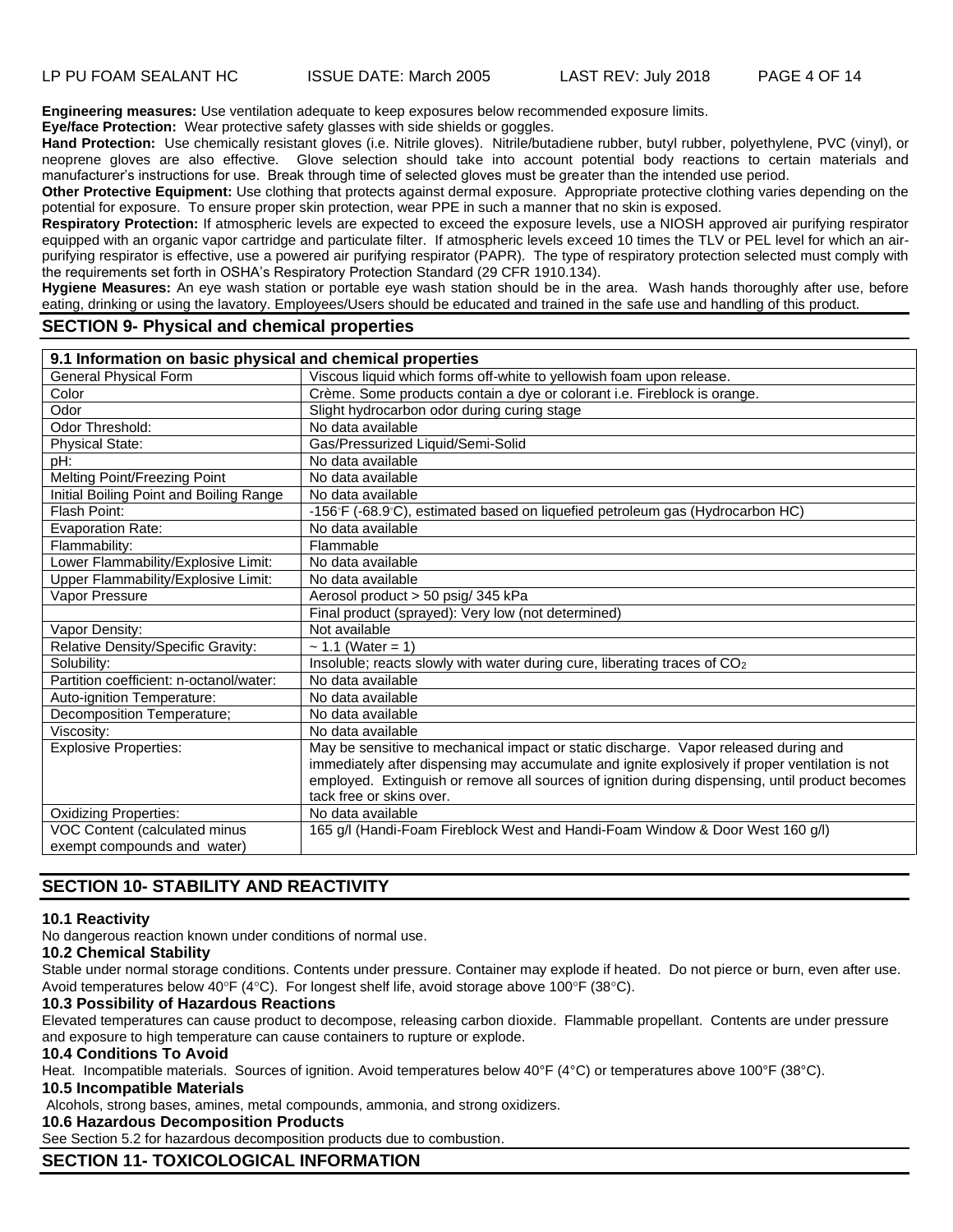#### **11.1 Information on Toxicological effects:**

**Signs and Symptoms of Exposure based on test data and/or information on the components, this material may produce the following health effects:** 

**Eye:** May cause eye irritation

**Skin:** May cause skin irritation. Symptoms may include redness, edema, drying, defatting and cracking of skin. May cause an allergic reaction**.** 

**Inhalation:** May be harmful if inhaled. May cause respiratory irritation. May cause allergy or asthma symptoms or breathing difficulties if inhaled

**Ingestion:** May be harmful if swallowed. May cause gastrointestinal irritation: stomach distress, nausea, or vomiting. **Chronic:** Chlorinated paraffin (C14-C16) may cause harm to breastfed children**.** 

#### **Acute Oral Toxicity**

Expected to have low acute oral toxicity **Acute inhalation toxicity** Expected to have low acute inhalation toxicity **Acute dermal toxicity** Expected to have low acute dermal toxicity **Skin irritation** Causes skin irritation **Eye irritation** Causes serious eye irritation **Sensitization** May cause skin and respiratory sensitization **Genotoxicity** Genetic toxicity data for MDI is inconclusive. Some in-vitro studies yielded positive results, while other test data was negative **Mutagenicity** Test data using laboratory animals was predominately negative **Specific organ toxicity- single exposure** May cause respiratory irritation **Specific organ toxicity- repeated exposure** May cause damage to the lungs, central nervous system and skin **Aspiration hazard**

No data available

#### **11.2 Delayed, Immediate, and Chronic Effects of Short and Long Term Exposure**

MDI and PMDI: IARC Group 3 carcinogen- Not classifiable as to its carcinogenicity to humans. Not listed as a carcinogen by ACGIH, OSHA or NTP. MDI/PMDI did not cause birth defects in laboratory animals; fetal effects occurred only at high doses which were toxic to the mother. Lung tumors have been observed in laboratory animals exposed to respirable aerosol droplets of MDI/PMDI (6mg/m<sup>3</sup>) for their lifetime. Tumors occurred concurrently with respiratory irritation and lung injury. Current exposure guidelines are expected to protect against these effects. Chlorinated paraffins (C14-C16) may accumulate in body tissues and fluids rich in lipid content; therefore, this material may cause harm to breastfed children.

# **SECTION 12- ECOLOGICAL INFORMATION**

#### **12.1 Ecotoxicity**

The aquatic toxicity of this product has not been experimentally determined. However, it is expected to have low acute aquatic toxicity based on the acute aquatic toxicity of the individual components and their concentration in this mixture.

#### **12.2 Persistence and degradability**

Product is not readily biodegradable. In aquatic and terrestrial environments, this material reacts with water

- **12.3 Bioaccumulative potential**
- Bioaccumulation potential is low

#### **12.4 Mobility in soil**

Expected to have low mobility based on product's reactivity with water

#### **12.5 Other Adverse Effects**

Propellant: Ozone Depletion Potential- 0; Global Warming Potential- 1

# **SECTION 13- DISPOSAL CONSIDERATIONS**

# **13.1 Waste Treatment Methods**

#### **Methods of disposal**

Before disposing of containers, relieve container of any remaining foam and pressure. Allow dispensed product to fully cure before disposing. Never discard in a liquid state. This material must be disposed of in accordance with all local, regional, national, international regulations.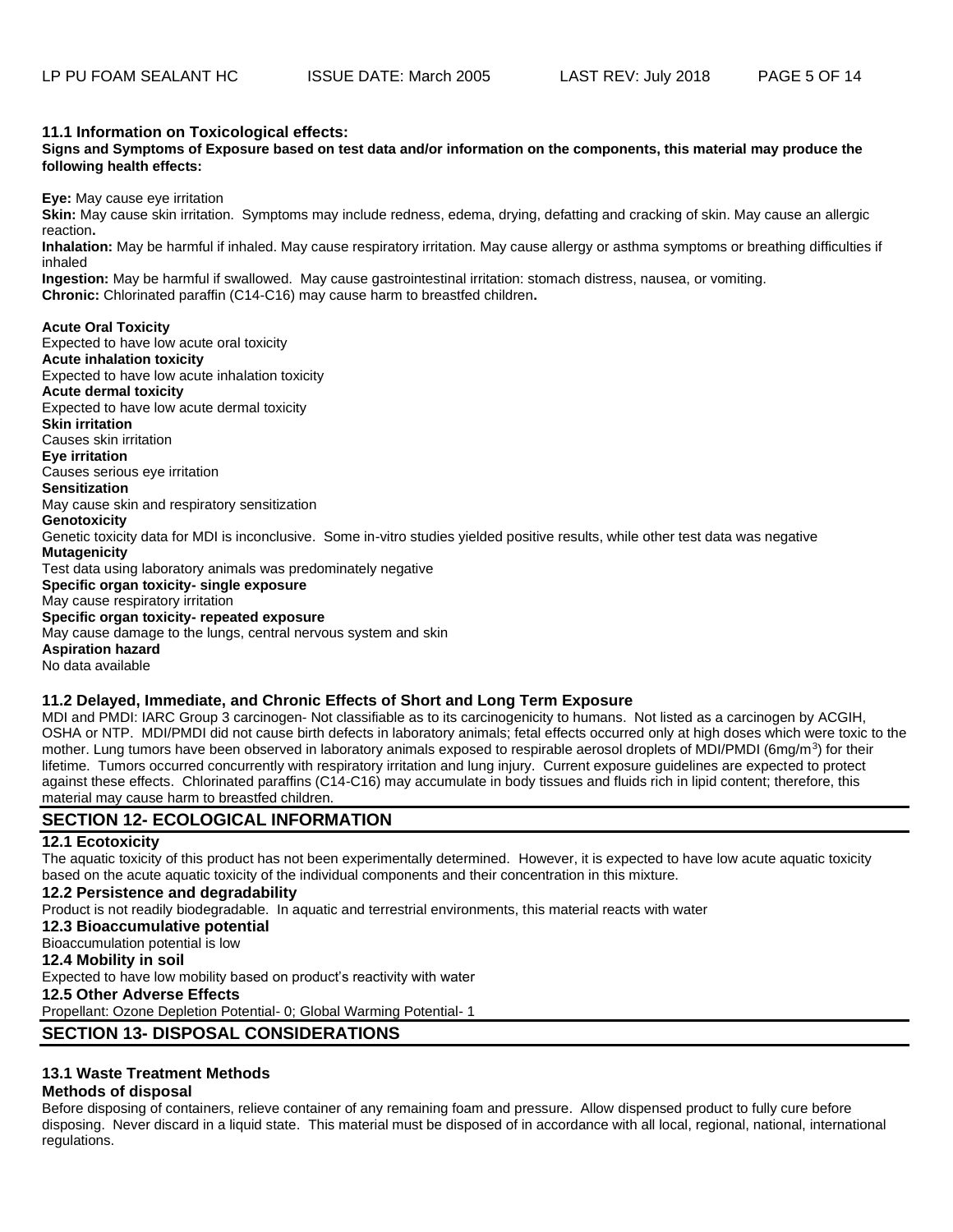## **Other disposal recommendations:**

Do not puncture or incinerate containers. Use appropriate Personal Protective Equipment.

# **SECTION 14- TRANSPORTATION**

#### Shipping Information

#### **Containers 1000 cu. cm. (1 liter) or less:**

|        |                                                                                                                                    | Due to changes in December 2020: See shipping<br>papers for exact 49 CFR descriptions.                                             |
|--------|------------------------------------------------------------------------------------------------------------------------------------|------------------------------------------------------------------------------------------------------------------------------------|
| Ground | Consumer Commodity ORM-D                                                                                                           | <b>Limited Quantity</b>                                                                                                            |
| Air    | UN1950 Aerosols, Flammable 2.1<br>(Flammable Gas Label)<br><b>LIMITED QUANTITY</b><br>Packing Instructions (Cargo & Passenger) 203 | UN1950 Aerosols, Flammable 2.1<br>(Flammable Gas Label)<br><b>LIMITED QUANTITY</b><br>Packing Instructions (Cargo & Passenger) 203 |
| Water  | UN1950 Aerosols, Flammable 2.1<br>(Flammable Gas Label)<br><b>LIMITED QUANTITY</b>                                                 | UN1950 Aerosols, Flammable 2.1<br>(Flammable Gas Label)<br><b>LIMITED QUANTITY</b>                                                 |

# **SECTION 15- REGULATORY**

### **15.1 Safety, health, and environmental regulations/ legislations specific for the substance or mixture U.S. Federal Regulations**

OSHA Hazard Communication Standard: This material is classified as a hazardous in accordance with OSHA 29 CFR 1910-1200 **TSCA Status:** All components of this product are listed on the Toxic Substance Control Act (TSCA) Inventory. This product is not subject to TSCA 12(b) Export Notification.

### **Superfund Amendments and Reauthorization Act (SARA)**

**SARA Section 311/312 Hazard Categories**: Acute Health Hazard, Chronic Health Hazard, Fire Hazard, Reactive Hazard, Sudden Release of Pressure Hazard

**SARA 313 Information**: MDI and PMDI are subject to reporting levels established by Section 313 of the Emergency Planning and Community Right-to-Know Act of 1986.

**SARA 302/304 Extremely Hazardous Substance**: No components of the product exceed the threshold (de minimis) reporting levels established by these sections of the Title III of SARA.

**SARA 302/304** Emergency Planning & Notification: No components of the product exceed the threshold (de minimis) report levels established by these sections of the Title III of SARA.

**Comprehensive Response Compensation and Liability Act (CERCLA**): This product contains the following CERCLA reportable substances: 4,4'- Diphenylmethane diisocyanate (CAS #101-68-8), RQ- 2,268 kg (5,000 lbs).

**Clean Air Act (CAA) -** 4,4'- Diphenylmethane diisocyanate (CAS #101-68-8) is listed as a Hazardous Air Pollutant (HAP) designated in CAA Section 112 (b). This product does not contain any Class 1 or Class 2 Ozone depletors.

**Clean Water Act (CWA) -** 4,4'- Diphenylmethane diisocyanate (CAS #101-68-8) is listed as a Hazardous Substance under the CWA. None of the chemicals in these products are listed as Priority Pollutants under the CWA. None of the chemicals listed in these products are listed as Toxic Pollutants under the CWA.

### **U.S. State Regulations:**

**California Prop 65, Safe Drinking Water and Toxic Enforcement Act of 1986:** None of the chemicals are listed. **Other U.S. State Inventories:** 

4, 4'- Diphenylmethane diisocyanate (CAS #101-68-8) is listed on the following State Hazardous Substance Inventories, Right-to-Know lists and/or Air Quality/air Pollutants lists: CA, DE, ID, IL, ME, MA, MN, NJ, PA, WA, WI

Polymeric MDI (CAS #9016-87-9) is listed on the following State Hazardous Substance Inventories, Right-to-Know lists and/or Air Quality/Air Pollutants lists: DE, NJ, MN

Isobutane (CAS #75-28-5) is listed on the following State Hazardous Substance Inventories, Right-to-Know lists and/or Air Quality/Air Pollutants lists: DE, ME, MA, MN, NJ, PA

Dimethyl ether (CAS #115-10-6) is listed on the following State Hazardous Substance Inventories, Right-to-Know lists and/or Air Quality/Air Pollutants lists: DE, ME, MA, MN, NJ, PA

Propane (CAS #74-98-6) is listed on the following State Hazardous Substance Inventories, Right-to-Know lists and/or Air Quality/Air Pollutants lists: DE, MA, MN, NJ, PA, WA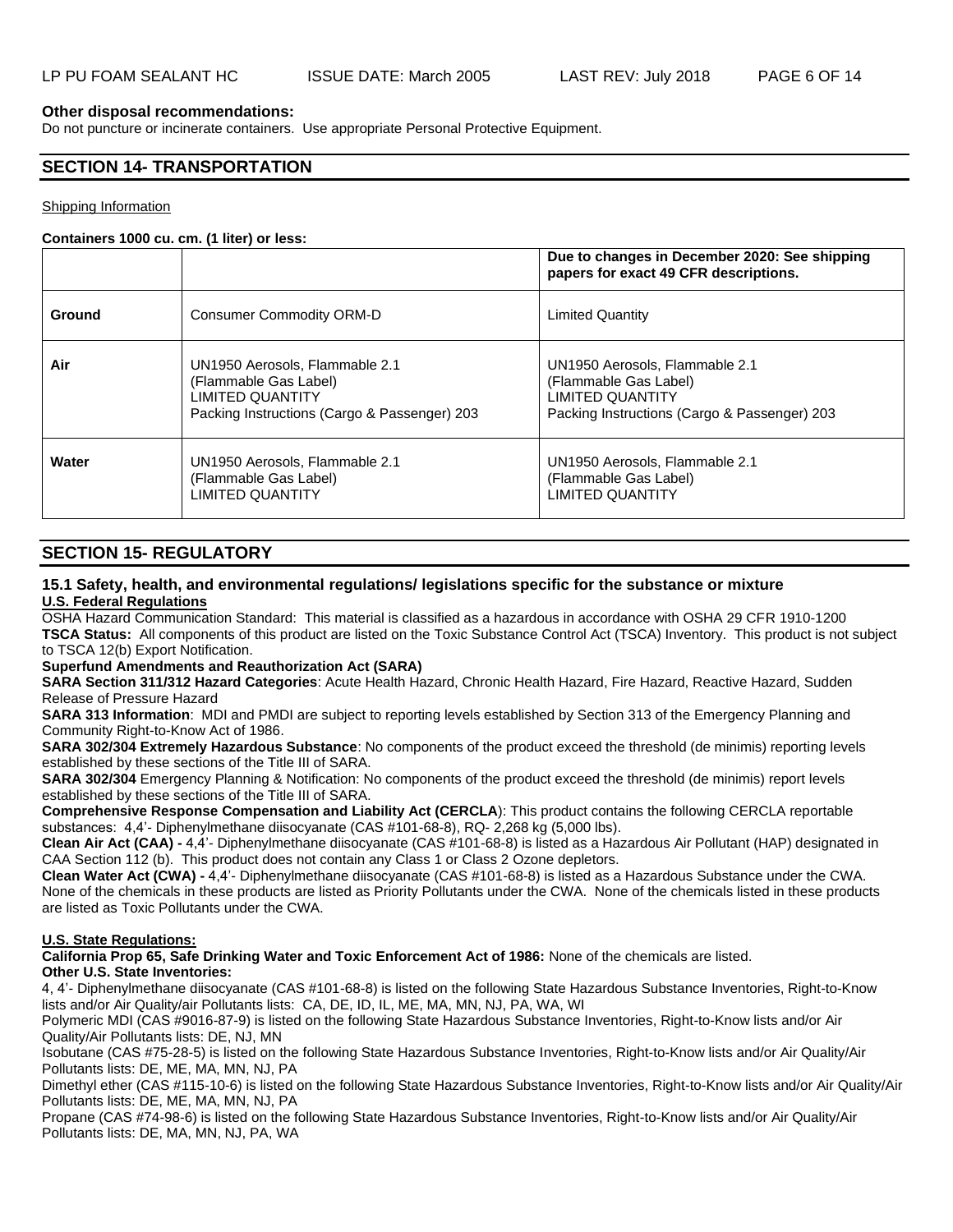**Canada Consumer Chemicals & Containers Regulation Hazard Symbols:**



Flammable

Pressurized Container

**Canada Controlled Product Regulations (CPR):** This product has been classified in accordance with the hazard criteria of the Controlled Products Regulation, and the SDS contains all the information required by the Controlled Products Regulations. **Canadian Ingredient Disclosure List (IDL):** 4,4'- Diphenylmethane diisocyanate (CAS #101-68-8) is listed on the IDL. **Canadian National Pollutant Release Inventory (NPRI):** MDI and PMDI are listed on the NPRI

### **Global Chemical Inventory Lists:**

United States: Toxic Substance Control Act (TSCA)- Yes Canada: Domestic Substances List (DSL)- Yes Canada: Non-Domestic Substances List (NDSL)- No

**15.2 Chemical safety assessment:** For this product a chemical safety assessment was not carried out

# **SECTION 16- OTHER**



#### **NFPA: Health Hazard 2; Flammability 3; Reactivity 1 HMIS: Health Hazard 2; Flammability 3; Physical Hazard 1** Hazard Rating: 0=minimal, 1= slight, 2=moderate, 3=severe, 4= extreme

Legend:

ACGIH- American Conference of Governmental Industrial Hygienists

ADR: European Agreement concerning the International Carriage of Dangerous Goods by Road C- Ceiling Limit

CA AB OEL- Alberta, Canada Occupational Exposure Limit

CA BC OEL- British Columbia, Canada Occupational Exposure Limit

CA ON OEL- Ontario, Canada Occupational Exposure Limit

CA QC OEL- Quebec, Canada Occupational Exposure Limit

CAS: Chemical Abstracts Service (division of the American Chemical Society)

DOT: US Department of Transportation

IATA: International Air Transport Association

IMDG: International Maritime Code for Dangerous Goods

LC50: Lethal concentration, 50 percent

LD50: Lethal dose, 50 percent NIOSH: National Institute for Occupational Safety

OSHA: Occupational Safety & Health

STEL- Short Term exposure limit

TWA- Time weighted average

TWAEV- Time weighted average exposure value

WEEL- US workplace environmental exposure levels

The information and recommendations set forth herein are presented in good faith and believed to be correct as of the date hereof. The manufacturer makes no representations as to the completeness or accuracy thereof. Information is supplied upon the condition that the persons receiving it will make their own determination as to its suitability for their purposes prior to use. In no event will the manufacturer be responsible for damages of any nature whatsoever resulting from the use of or reliance upon information. No representations or warranties, either expressed or implied, of merchantability or fitness for a particular use are made hereunder with respect to this information or the product to which information refers.

Information contained herein is deemed to be reliable, conservative and accurate. ICP Adhesives & Sealants, Inc. reserves the right to change the design, specifications or any other features at any time and without notice, while otherwise maintaining regulatory compliance.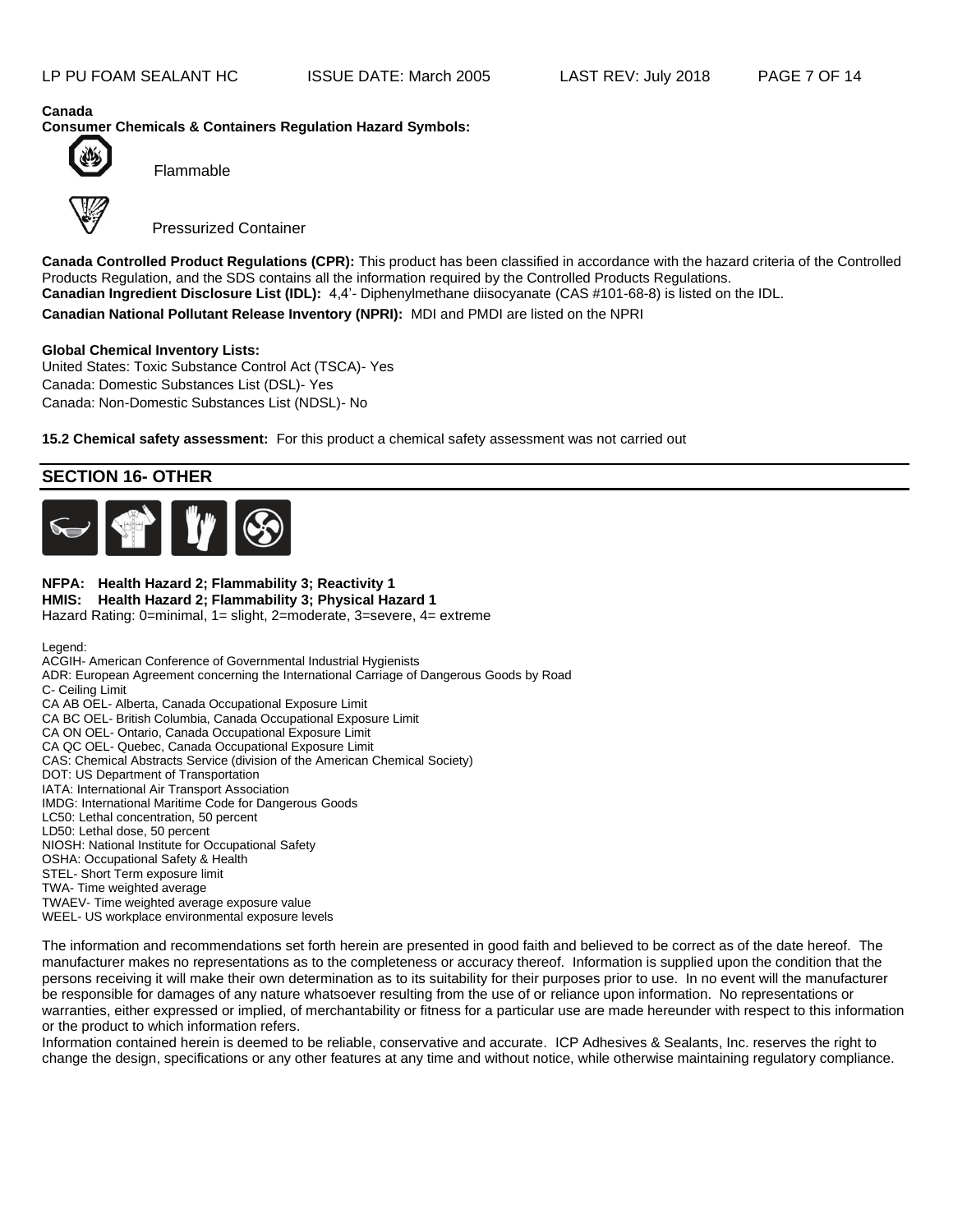# **FICHE DE DONNÉES DE SÉCURITÉ**

MOUSSE D'ETANCHEITE BASSE PRESSION POLYURETHANE (HC)

# **SECTION 1- IDENTIFICATION DU PRODUIT ET DE LA SOCIÉTÉ 1.1 Identification du produit** Nom du Produit: Pond and Waterfall Foam Sealant Numéro SDS ID **82002 (French) 1.2 Utilisations identifiées pertinentes de la substance ou du mélange et utilisations déconseillées** Un composant de mousse d'étanchéité en polyuréthane HC Utilisations déconseillées **1.3 Renseignements concernant le fournisseur et la fiche de données de sécurité** Fabricant par: Aquascape Inc. 901 Aqualand Way St. Charles, IL 60174 Distribué par: In USA: 630-659-2000 (Monday-Friday 8:00am-5:00pm CST) Aquascape Inc 1200 Creditstone Road,Unit 1 Concord, ON L4K 5T2 Canada 904-454-7300

#### **1.4 Emergency telephone numbers** 866-877-6637

| Aux Etats-Unis |
|----------------|
|----------------|

Urgence internationale 866 766-3426

# **SECTION 2- IDENTIFICATION DES DANGERS**

# **2.1 Classification de la substance ou du mélange**

**Définition du produit:** Mélange<br>**Classification:** Aérosol in

**Classification:** Aérosol inflammable - Catégorie 1 Gaz sous Pression - Gaz comprimé Toxicité aiguë par inhalation - Catégorie 4 Irritation de la peau - Catégorie 2 Irritation oculaire grave - Catégorie 2A Sensibilisation respiratoire- Catégorie 1 Sensibilisation cutanée - Catégorie 1 Toxicité pour la reproduction- Effet sur ou via l'allaitement Toxicité pour certains organes cibles RE 2 Toxicité specifique pour certains organes cibles SE 3

# **2.2 Éléments d'étiquetage**

**Symboles de danger:**



| <b>Mentions des dangers:</b> | H222- Aérosol extrêmement inflammable<br>H280- Contient un gaz sous pression; qui peut exploser s'il est chauffé<br>H315- Provoque une irritation de la peau<br>H317- Peut provoquer une réaction allergique de la peau<br>H319- Provoque une grave irritation des yeux<br>H332- Nocif si inhalé<br>H334- Peut provoquer des symptômes allergiques ou d'asthme ou des difficultés respiratoires si inhalé<br>H335- Peut irriter les voies respiratoires<br>H362- Peut nuire aux enfants allaités<br>H373- Peut causer des lésions aux organes après une exposition prolongée ou répétée |
|------------------------------|-----------------------------------------------------------------------------------------------------------------------------------------------------------------------------------------------------------------------------------------------------------------------------------------------------------------------------------------------------------------------------------------------------------------------------------------------------------------------------------------------------------------------------------------------------------------------------------------|
| <b>Prévention:</b>           | P102- Tenir hors de portée des enfants<br>P202- Ne pas manipuler tant que toutes les consignes de sécurité n'ont pas été lues et comprises<br>P210- Tenir loin de la chaleur / des étincelles / des flammes nues / des surfaces chaudes-et interdiction de<br>fumer                                                                                                                                                                                                                                                                                                                     |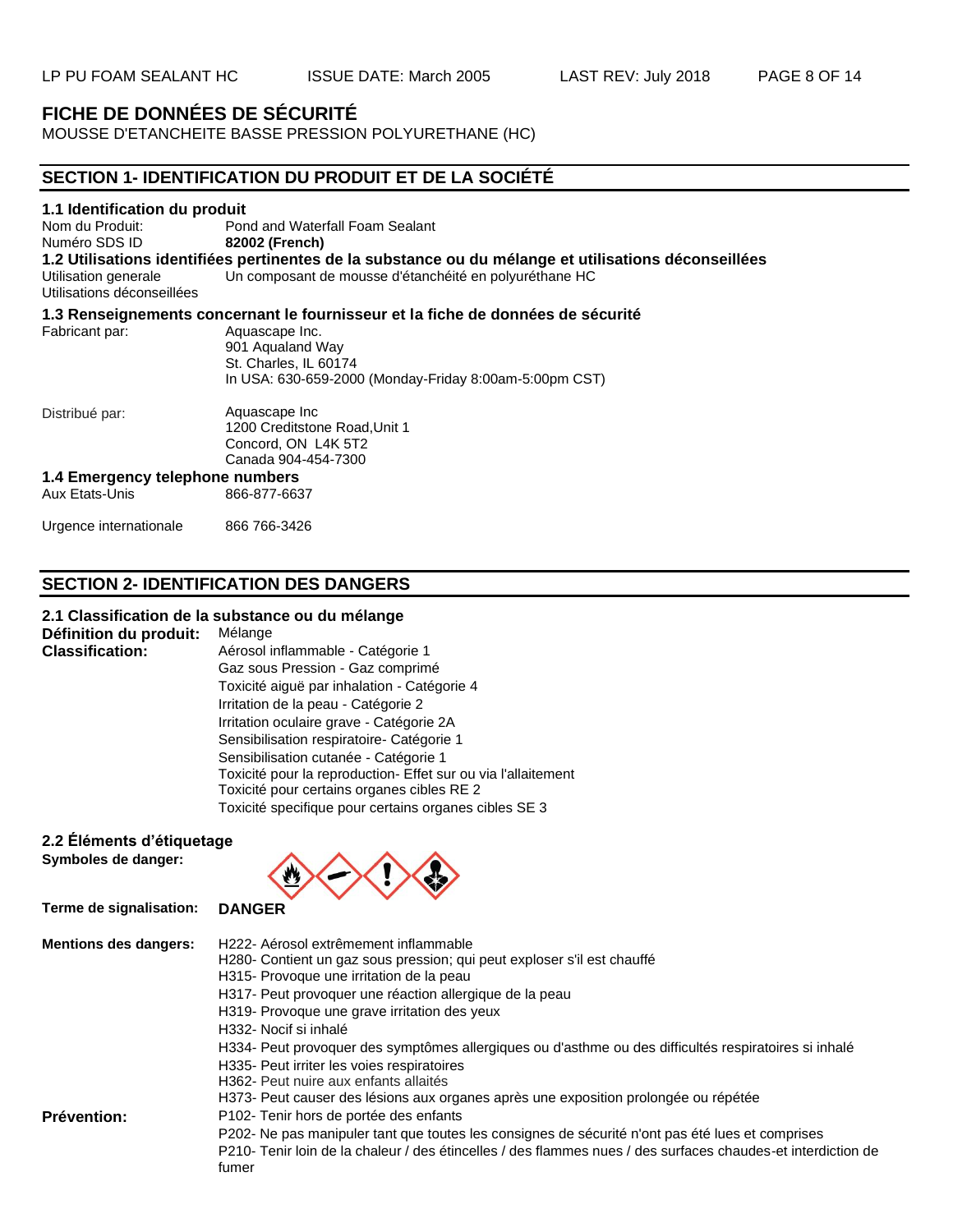- P264- Se laver les mains et les autres zones de la peau exposées au matériau après manipulation
- P271- Utiliser seulement en plein air ou dans un endroit bien ventilé
- P280- Porter des gants de protection, des vêtements de protection et des lunettes de protection
- P285- En cas de ventilation insuffisante, porter un appareil respiratoire de protection

**Mesures d'intervention:** P302+P352+P333+P313 EN CAS DE CONTACT AVEC LA PEAU: laver abondamment à l'eau et au savon. En cas d'irritation ou d'éruption cutanée: Consultez un médecin

P304+P341 EN CAS D'INHALATION: Si la respiration devient difficile, transporter la victime à l'air frais et la maintenir au repos dans une position confortable pour respirer P305+P351+P338- EN CAS DE CONTACT AVEC LES YEUX : Rincer avec précaution à l'eau pendant

- plusieurs minutes. Enlever les lentilles de contact, le cas échéant et si cela est facile à faire. Continuez à rincer.
	- P314- Consulter un médecin en cas de malaise
	- P342+P311- En cas de symptômes respiratoires : appeler un CENTRE ANTIPOISON ou un médecin P381- Éliminer toutes les sources d'ignition s'il n'y a aucun danger à le faire
- **Stockage:** P403+P405- Conserver dans un endroit bien ventilé. Garder sous clef.
	- P410- Protéger du rayonnement solaire
		- P412- Ne pas exposer à des températures supérieures à 50°C/122°F.

**Mise au rebut:** P501 Mettre le contenu / le récipient au rebut conformément à la réglementation locale / régionale / nationale / internationale applicable.

# **SECTION 3- COMPOSITION / INFORMATION SUR LES COMPOSANTS**

| <b>Concentration</b> | Composant                                                                    | $N^{\circ}$ CAS |
|----------------------|------------------------------------------------------------------------------|-----------------|
| 40-70                | Mélange d'uréthane et de pré-polymères (mélange de polyols non<br>dangereux) | Indisponible    |
| 10-30                | Cires de paraffine et cires d'hydrocarbures, chlorees                        | 85535-85-9      |
| $5-10$               | 4,4' Diisocyanate de diphénylméthane (MDI)                                   | 101-68-8        |
| $5 - 10$             | Polyméthylène polyphényl isocyanate (PMDI)                                   | 9016-87-9       |
| $3 - 7$              | Isobutane                                                                    | 75-28-5         |
| $3 - 7$              | Ether diméthylique                                                           | 115-10-6        |
| $1 - 5$              | Propane                                                                      | 74-98-6         |

Il n'y a pas d'ingrédients supplémentaires présents qui, dans la connaissance actuelle du fournisseur et dans les concentrations applicables, sont classés comme dangereux pour la santé ou l'environnement et nécessitent donc des rapports dans cette section.

# **SECTION 4- PREMIERS SECOURS**

#### **4.1 Description of first aid measures**

- Les yeux: Rincer immédiatement les yeux avec de grandes quantités d'eau pendant au moins 15 minutes, en gardant les yeux ouverts avec les doigts et en soulevant occasionnellement les paupières supérieures et inférieures. Utilisez de l'eau tiède si possible. Si la personne porte des lentilles de contact et si c'est facile à faire, retirez-les, Si l'irritation persiste, Appelez un médicin.
- **La Peau:** En cas de contact, rincez immédiatement la peau abondamment avec de l'eau et du savon. La mousse colle à la peau, retirez délicatement le produit de la peau avec un chiffon humide et lavez abondamment avec de l'eau et du savon. Retirez les vêtements et les chaussures contaminés.

**Inhalation:** Lavez les vêtements avant de les réutiliser. Appelez un médecin si l'irritation persiste. En cas d'inhalation, déplacez la personne à l'air frais. Si elle ne respire pas, faites de la respiration artificielle. Si la

- respiration est difficile, donnez de l'oxygène. Appelez un médecin.
- **Ingestion:** En cas d'ingestion, ne pas faire vomir sauf si le personnel médical vous demande de le faire. Ne jamais rien faire avaler à une personne inconsciente. Consultez ou demandez l'aide d'un médecin.

# **4.2 Principaux symptômes et effets, graves et différés**

Voir la section 11.1. Informations sur les effets toxicologiques

### **4.3 Notes au médecin**

Les symptômes peuvent ne pas apparaître immédiatement. En cas d'accident ou de malaise, consultez immédiatement un médecin (montrez l'étiquette ou la SDS si possible).

# **SECTION 5- MESURES DE LUTTE CONTRE L'INCENDIE**

**5.1 Moyens d'extinction**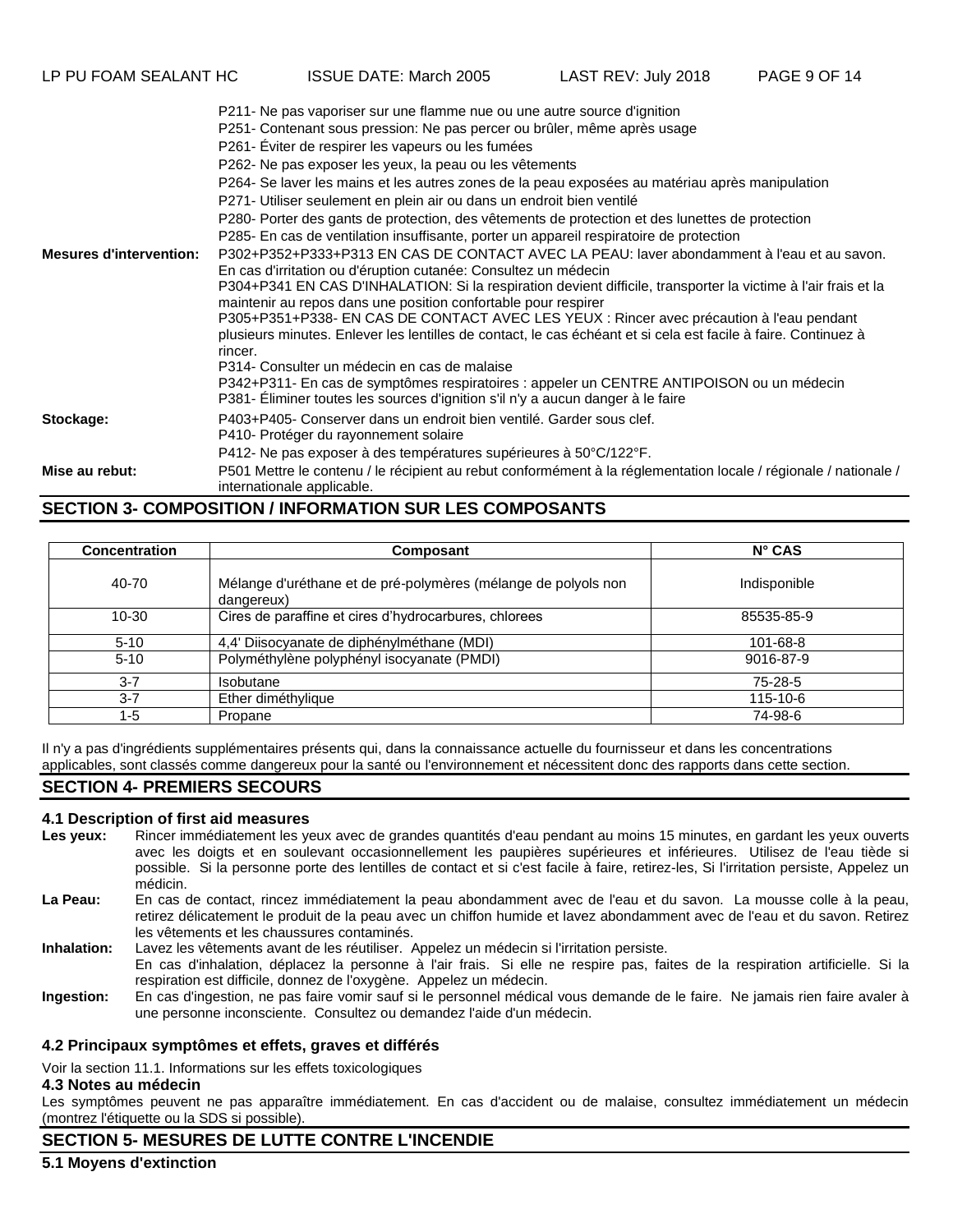**Moyens d'extinction appropriés:** utilisez un produit chimique sec, du dioxyde de carbone, une mousse, halon 1211 et de l'eau pulvérisée ou un brumisateur d'eau.

**Moyens d'extinction inappropriés:** Ne pas utiliser de jets d'eau et de l'eau à haute pression, car ils peuvent propager l'incendie.

### **5.2 Dangers particuliers résultant de la substance ou du mélange**

Contient un propulseur inflammable. Éliminez toutes les sources d'ignition. Le contenant fermé peut exploser en cas d'accumulation de la pression quand il est exposé à une chaleur extrême. Les aérosols exposés au feu ou à une haute température peuvent se rompre et être propulsés. La mousse durcie brûlera en présence de chaleur, d'oxygène et d'une source d'ignition.

# **5.3 Conseils aux pompiers**

**Produits de combustion:** Peuvent inclure, sans s'y limiter des oxydes de carbone, des oxydes d'azote, du fluorure d'hydrogène, et des traces de cyanure d'hydrogène..

Rester en amont de l'incendie. Porter un équipement complet de lutte anti-incendie (tenue de protection complète) et une protection respiratoire (SCBA). Utiliser un vaporisateur d'eau pour refroidir les contenants exposés à l'incendie. Les contenants peuvent exploser s'ils chauffent.

# **SECTION 6- MESURES DE REJET ACCIDENTEL**

### **6.1 Précautions individuelles, équipement de protection et procédures d'urgence**

Utiliser un équipement de protection individuelle recommandé à la section 8. Isolez la zone dangereuse et refusez l'accès au personnel inutile et non protégé. Éliminer les sources d'ignition.

# **6.2 Précautions environnementales**

Ne laissez pas le produit pénétrer dans les égouts, les évacuations ou les cours d'eau

# **6.3 Méthodes et matériel de confinement et de nettoyage**

Méthode de confinement: le produit non durci est très collant; retirez soigneusement la majeure partie de la mousse en grattant et puis retirez immédiatement les résidus avec un chiffon et du solvant tel que le Handi-Cleaner, des essences minérales, de l'acétone (dissolvant à ongles), diluant pour peinture, etc. Une fois le produit durci il ne peut être retiré que mécaniquement par grattage, polissage, etc. Utiliser des EPI appropriés.

**Méthodes de nettoyage:** Ramassez le produit et placez-le dans un récipient d'élimination. Mettez au rebut comme des déchets plastiques en conformité avec toutes les directives et règlementations applicables. Les vapeurs peuvent s'accumuler dans les zones basses. Assurezvous qu'il y a une bonne ventilation

### **6.4 Référence à d'autres sections**

Pour des indications sur le traitement des déchets, voir la section 13

Voir la section 7 pour plus d'informations sur la manipulation sans danger

# **SECTION 7- MANIPULATION ET STOCKAGE**

# **7.1 Précautions à prendre pour une manipulation sans danger**

Tenir à l'écart de toute source d'ignition - Ne pas fumer. Ne pas vaporiser sur une flamme nue ou toute autre source d'ignition Récipient sous pression: ne pas percer ou brûler, même après usage. Ce récipient peut exploser s'il est chauffé. Eviter le contact avec la peau et les yeux. Ne pas respirer les poussières / fumées / gaz / brouillards / vapeurs / pulvérisations. Ne pas avaler. Utiliser uniquement dans un endroit bien ventilé ou à l'extérieur. Éviter de souder ou tout autre «travail à chaud» dans les environs d'une mousse durcie exposée. Lors de l'utilisation, ne pas manger, boire ou fumer. (Voir la section 8).

Conseils généraux d'hygiène: Laver les vêtements contaminés avant de les réutiliser. Se laver les mains avant de manger, de boire ou de fumer.

### **7.2 Conditions d'un stockage sécurisé, et d'éventuelles incompatibilités**

Stocker dans un endroit sec. La température d'utilisation idéale est de 65° F à 80° F (18° C à 27° C). Ne pas exposer l'aérosol à une flamme nue ou à des températures supérieures à 122° F (50° C). Une chaleur excessive peut provoquer le vieillissement prématuré des composants avec une durée de vie plus courte. Le stockage à moins de 55° F (12,7° C) peut affecter la qualité de la mousse si les produits chimiques ne sont pas chauffés à température ambiante avant de l'utiliser. Protéger les récipicents contre les chocs. Tenir les récipients en position verticale. **Mettre hors de portée des enfants.**

# **SECTION 8- CONTRÔLE DE L'EXPOSITION / PROTECTION INDIVIDUELLE**

# **8.1 Control Parameters**

| $N^{\circ}$ CAS | Composant           | <b>OSHA-PEL</b><br><b>TWA</b>        | <b>ACGIH-TLV</b>                               | <b>NIOSH</b>                                                                               | <b>CA AB OEL</b><br><b>CA BC OEL</b><br><b>CA ON OEL</b><br><b>CA QC OEL</b>                                                                                    |
|-----------------|---------------------|--------------------------------------|------------------------------------------------|--------------------------------------------------------------------------------------------|-----------------------------------------------------------------------------------------------------------------------------------------------------------------|
| 101-68-8        | 4,4'diphénylméthane | $0.02$ PPM: $0.2$<br>$mg/m3$ Ceiling | 0.005 ppm; 0.051<br>mg/ $m^3$ (8 hours)<br>TWA | 0.005 ppm; 0.050<br>mg/m <sup>3</sup> TWA 0.02<br>ppm; $0.2 \text{ mg/m}^3$<br><b>CEIL</b> | AB- 0.05 mg/m <sup>3</sup> 0.005 ppm<br>BC- 0.005 ppm TWA; 0.01 ppm C<br>ON- 0.005 ppm TWA 0.02 ppm C<br>QC- 0.051 mg/ m <sup>3</sup> 0.005 ppm<br><b>TWAEV</b> |
| 75-28-5         | Isobutane           |                                      | 1,000 ppm $TWA$                                | 800 ppm; 1,900<br>mg/m <sup>3</sup> TWA                                                    | AB- 1,000 ppm TWA<br>BC- 1,000 ppm TWA<br>ON-1,000 ppm TWA                                                                                                      |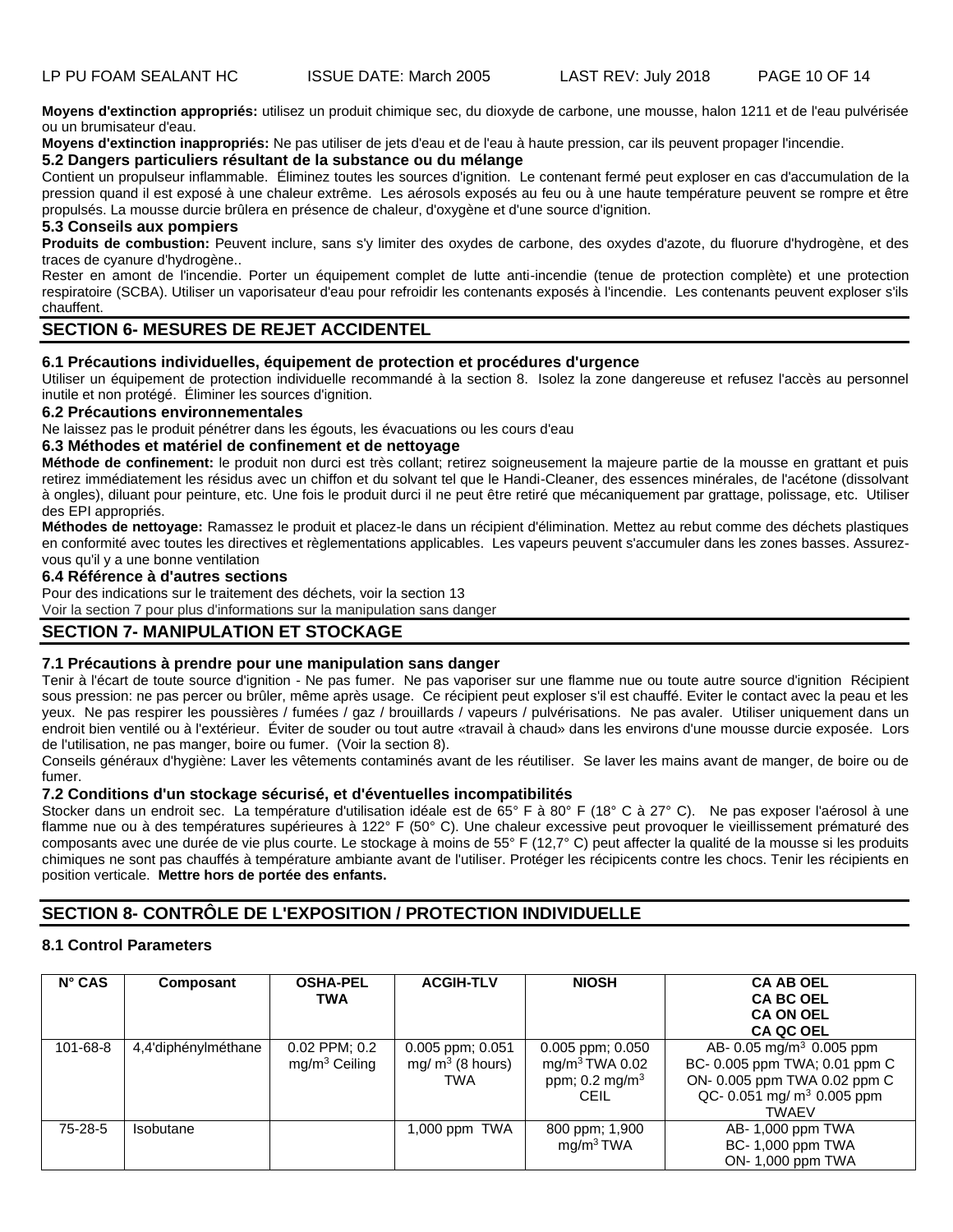LP PU FOAM SEALANT HC ISSUE DATE: March 2005 LAST REV: July 2018 PAGE 11 OF 14

| 115-10-6 | Ether diméthylique | 1,000 ppm<br>(Dupont AEL)                    |                                                       |                                           | BC- 1,000 ppm TWA<br>ON-1,000 ppm TWA                                               |
|----------|--------------------|----------------------------------------------|-------------------------------------------------------|-------------------------------------------|-------------------------------------------------------------------------------------|
| 74-98-6  | Propane            | 1,000 ppm;<br>1,800 mg/m <sup>3</sup><br>TWA | 1,000 ppm1,000<br>ppm; 1,800<br>mg/m <sup>3</sup> TWA | 1,000 ppm; 1,800<br>mg/m <sup>3</sup> TWA | AB-1,000 ppm TWA<br>BC-1,000 ppm TWA<br>QC- 1,800 mg/m <sup>3</sup> 1,000 ppm TWAEV |

## **8.2 Contrôle de l'exposition:**

**Mesures techniques:** Assurer une ventilation adéquate pour maintenir l'exposition en dessous des limites d'exposition recommandées.

**Protection oculaire/faciale:** Porter des lunettes de sécurité de protection avec des écrans latéraux ou des lunettes de protection

**Protection des mains:** Utiliser des gants résistants aux produits chimiques (c.-à-dire des gants en nitrile). Des gants en caoutchouc butadiène/nitrile, caoutchouc butyle, des gants en polyéthylène, PVC (vinyle) ou en néoprène sont également efficaces. La sélection des gants doit prendre en compte les réactions corporelles potentielles à certains matériaux et les consignes d'utilisation du fabricant. Le temps de pénétration des gants sélectionnés doit être supérieur à la période d'utilisation prévue.

**Autre équipement de protection:** Porter des vêtements qui vous protègent contre l'exposition cutanée. Le degré de protection des vêtements varie en fonction du risque d'exposition. Pour assurer une bonne protection de la peau, porter des EPI de manière à ce qu'aucune partie de la peau ne soit exposée.

Protection respiratoire: Si les concentrations atmosphériques devaient dépasser les niveaux d'exposition, utilisez un respirateur purificateur d'air approuvé équipé d'une cartouche de vapeur organique et d'un filtre à particules. Si les niveaux atmosphériques dépassent 10 fois le niveau TLV ou PEL pour lequel un appareil respiratoire filtrant est conçu, utilisez un appareil respiratoire à adduction d'air motorisé (PAPR). Le type de protection respiratoire sélectionnée doit être conforme aux exigences énoncées dans la norme de protection respiratoire de l'OSHA (29 CFR 1910.134).

**Mesures d'hygiène:** Une station de lavage oculaire ou station de lavage oculaire portable doivent être disponibles. Lavez-vous soigneusement les mains après utilisation, avant de manger, de boire ou d'aller aux toilettes. Les employés/utilisateurs doivent être instruits et formés à l'utilisation et la manipulation de ce produit.

# **SECTION 9- Physical and chemical properties**

**9.1 Informations sur les propriétés physiques et chimiques de base** Liquide visqueux qui forme une mousse blanche à jaunâtre lors de la libération.. Couleur couleur crème. Certains produits contiennent une teinture ou un colorant c'est-à-dire que le parefeu est orange. Odeur **Légère odeur d'hydrocarbure pendant le durcissement** | Légère odeur d'hydrocarbure pendant le durcissement Seuil olfactif Aucunes données disponibles État physique: Gaz / Liquide Pressurisé / Semi-solide pH: Aucunes données disponibles Point de fusion / Point de congélation | Aucunes données disponibles Point d'ébullition initial et plage d'ébullition: | Aucunes données disponibles Point d'éclair:  $-156° F (-68,9° C)$ , estimée selon le gaz de pétrole liquéfié (hydrocarbure HC)<br>Taux d'évaporation: Aucunes données disponibles Aucunes données disponibles<br>Inflammable Inflammabilité: Limite inférieure d'inflammabilité / explosion | Aucunes données disponibles Limite supérieure d'inflammabilité/explosion supérieure Aucunes données disponibles Pression de vapeur <br>
Produit aérosol> 50 psi/345 kPa Produit final (pulvérisé): Très faible (non déterminée) Densité de vapeur: Densité relative / Gravité spécifique  $\sim 1,1$  (eau = 1) Solubilité: Insoluble; réagit lentement avec l'eau pendant le durcissement, libérant des traces de CO<sub>2</sub> Coefficient de partage: n-octanol/eau: Aucunes données disponibles<br>
Température d'auto-ignition: Aucunes données disponibles Aucunes données disponibles Température de décomposition:<br>
Viscosité:<br>
Aucunes données disponibles Aucunes données disponibles Propriétés explosives: Peut être sensible aux chocs ou aux décharges électrostatiques. La vapeur dégagée pendant et immédiatement après la distribution peut s'accumuler et s'enflammer et exploser si une ventilation adéquate n'est pas assurée. Éteindre ou éliminer toutes les sources d'ignition pendant la distribution, jusqu'à ce que produit ne colle plus ou tant qu'il n'a pas durci. Propriétés oxydantes: <br>Aucunes données disponibles Teneur en COV (calculé moins les composés exempts et l'eau) 165 g/l (Handi-Foam Fireblock West and Handi-Foam Window & Door West 160 g/l)

# **SECTION 10- STABILITÉ ET RÉACTIVITÉ**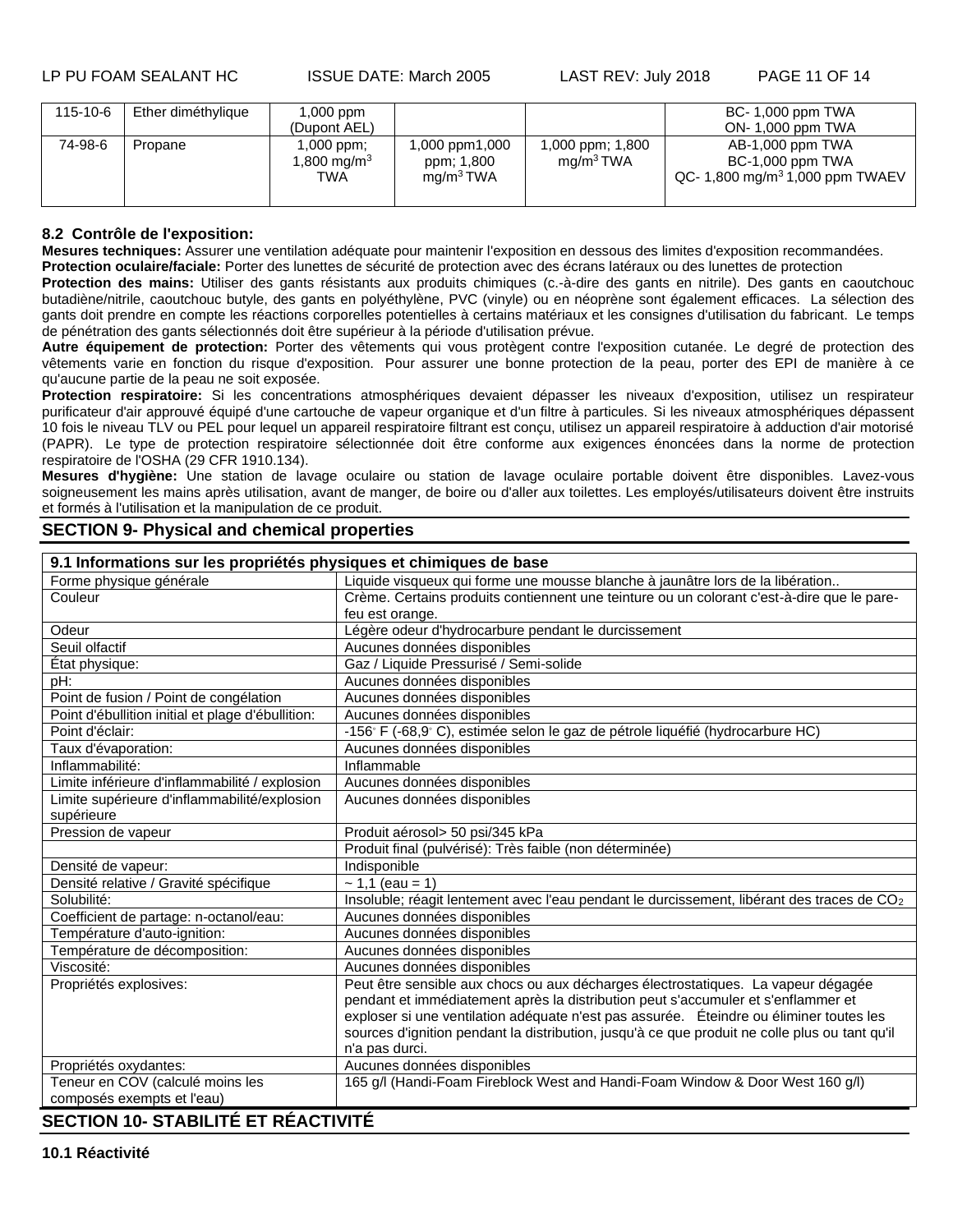Pas de réactions dangereuses connues dans les conditions normales d'utilisation.

## **10.2 Stabilité chimique**

Stable dans des conditions de stockage normales. Contenu sous pression. Ce récipient peut exploser s'il est chauffé. Ne pas percer ou brûler, même après usage. Évitez les températures inférieures à 40 F (4°C). Pour une plus longue durée de vie, évitez de stocker à plus de 100°F (38°C).

## **10.3 Possibilité de réactions dangereuses**

Des températures élevées peuvent provoquer la décomposition du produit, et libérer du dioxyde de carbone. Contient un propulseur inflammable. Le contenu est sous pression et l'exposition à des températures élevées peut entraîner une rupture ou une explosion.

# **10.4 Conditions à éviter**

Chaleur. Matériaux incompatibles. Sources d'ignition. Evitez des températures inférieures à 40°F (4°C) ou à des températures supérieures à 100°F (38°C).

### **10.5 Matériaux incompatibles**

Alcools, bases fortes, amines, composés de métaux, ammoniac, et oxydants puissants.

# **10.6 Produits de décomposition dangereux**

Peut inclure, sans y être limités: des oxydes de carbone, des oxydes d'azote, du fluorure d'hydrogène et des traces d'acide cyanhydrique.

# **SECTION 11- INFORMATIONS TOXICOLOGIQUES**

### **11.1 Informations sur les effets toxicologiques:**

**Signes et Symptômes d'Exposition en fonction des données d'essai et / ou des informations sur les composants, ce matériel peut produire les effets sur la santé suivants:**

Les Yeux: Peut causer une irritation des veux.

La Peau: Peut être nocif en cas d'inhalation. Peut irriter les voies respiratoires. Peut provoquer des symptômes allergiques ou d'asthme ou des difficultés respiratoires si inhalé.

**Inhalation:** Peut être nocif en cas d'inhalation. Peut irriter les voies respiratoires. Peut provoquer des symptômes allergiques ou d'asthme ou des difficultés respiratoires si inhalé.

**Ingestion:** Peut être nocif en cas d'ingestion. Peut causer une irritation gastro-intestinale: des maux d'estomac, des nausées ou des vomissements.

**Chronique:** La paraffine chlorée (C14-C16) peut nuire aux enfants allaités.

### **Toxicité orale aiguë**

S'attendre à une faible toxicité aiguë par voie orale

**Toxicité aiguë par inhalation**

S'attendre à une faible toxicité aiguë par inhalation

#### **Toxicité aiguë par voie cutanée**

S'attendre à une faible toxicité aiguë par voie cutanée

**Irritation de la peau**

Provoque une irritation de la peau

# **Irritation des yeux**

Provoque une irritation des yeux

**Sensibilisation**

Peut causer une sensibilisation cutanée et respiratoire

# **Génotoxicité**

Les données de toxicité génétique pour le MDI ne sont pas concluantes. Certaines études in vitro ont donné des résultats positifs, tandis que d'autres données de test étaient négatives

#### **Mutagénicité**

Les données de tests sur des animaux de laboratoire ont été généralement négatives

# **Toxicité spécifique à des organes - exposition unique**

Peut irriter les voies respiratoires

# **Toxicité spécifique à des organes - exposition répétée**

Peut causer des dommages aux poumons, au système nerveux central et à la peau

# **Risque d'aspiration**

Aucunes données disponibles

# **11.2 Effets retardés, immédiats, chroniques et effets d'exposition à court et à long terme**

MDI et PMDI: CIRC Cancérigènes Groupe 3 - Inclassable quant à sa cancérogénicité pour l'homme. Non classé comme cancérogène par l'ACGIH, OSHA ou NTP. Le MDI / PMDI n'a pas provoqué de malformations congénitales chez les animaux de laboratoire; des effets foetaux sont apparus mais uniquement à hautes doses qui étaient toxiques pour la mère. Des tumeurs pulmonaires ont été observées chez les animaux de laboratoire exposés à des gouttelettes aérosoles respirables de MDI / PMDI (6 mg/m3) pendant leur vie. Des tumeurs sont apparues en même temps que l'irritation respiratoire et des lésions pulmonaires. Les recommandations d'exposition actuelles sont censées protéger contre ces effets. Les paraffines chlorées (C14-C16) peuvent s'accumuler dans les tissus corporels et des liquides riches en lipides; par conséquent, ce matériau peut être nocif à l'enfant allaité.

# **SECTION 12- INFORMATIONS ÉCOLOGIQUES**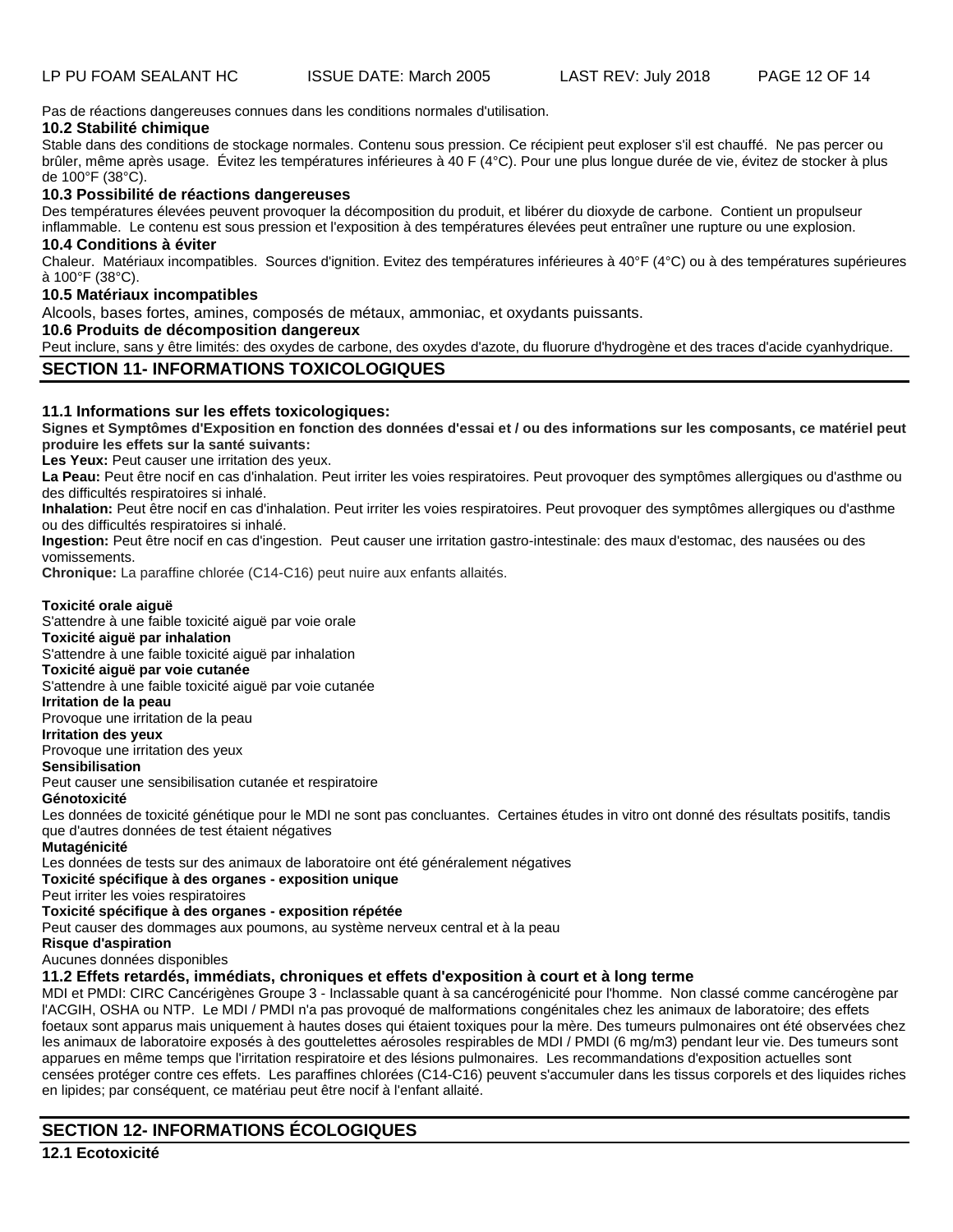LP PU FOAM SEALANT HC ISSUE DATE: March 2005 LAST REV: July 2018 PAGE 13 OF 14

La toxicité aquatique de ce produit n'a pas été déterminée expérimentalement. Cependant, on s'attend à avoir une faible toxicité aquatique aiguë fondée sur la toxicité aquatique aiguë des composants individuels et leur concentration dans ce mélange.

### **12.2 Persistance et dégradabilité**

Le produit est difficilement biodégradable. Dans les environnements aquatiques et terrestres, cette matière réagit avec l'eau.

**12.3 Potentiel de bioaccumulation**

Le potentiel de bioaccumulation est faible

**12.4 Mobilité dans le sol**

Une faible mobilité est prévue basée sur la réactivité du produit avec l'eau

# **12.5 Autres effets secondaires**

Propulseur: potentiel d'épuisement de l'ozone à 0; Potentiel de réchauffement climatique - 1

# **SECTION 13- REMARQUES CONCERNANT LA MISE AU REBUT**

### **13.1 Méthodes de traitement des déchets**

# **Méthodes de mise au rebut:**

Purger les conteneurs de toute mousse restante et de la pression résiduelle avant de les jeter. Laissez le produit distribué sécher complètement avant de le jeter. Ne le jetez jamais dans un état liquide. Ce matériau doit être mis au rebut en conformité avec toutes les réglementations locales, régionales, nationales et internationales.

#### **Autres recommandations concernant la mise au rebut:**

Ne pas perforer ou incinérer les récipients. Utilisez un équipement de protection individuelle appropriée.

# **SECTION 14- TRANSPORTATION**

#### Informations d'expédition

### **Récipients 1000 cu. cm. (1 litre) ou moins:**

|                  |                                                                                                                                                 | En raison des modifications en Décembre 2020 : Voir les<br>documents d'expédition pour les descriptions exactes<br>du 49 CFR.                   |
|------------------|-------------------------------------------------------------------------------------------------------------------------------------------------|-------------------------------------------------------------------------------------------------------------------------------------------------|
| <b>Terrestre</b> | BIEN DE CONSOMMATION ORM-D                                                                                                                      | Quantité limitée                                                                                                                                |
| Aérien           | UN1950 Aérosols, inflammables 2.1<br>(Étiquette de gaz inflammable)<br>QUANTITÉ LIMITÉE<br>Instructions d'emballage (Cargaison et passager) 203 | UN1950 Aérosols, inflammables 2.1<br>(Étiquette de gaz inflammable)<br>QUANTITÉ LIMITÉE<br>Instructions d'emballage (Cargaison et passager) 203 |
| <b>Maritime</b>  | UN1950 Aérosols, inflammables 2.1<br>(Étiquette de gaz inflammable)<br>QUANTITÉ LIMITÉE                                                         | UN1950 Aérosols, inflammables 2.1<br>(Étiquette de gaz inflammable)<br>QUANTITÉ LIMITÉE                                                         |

# **SECTION 15- RÉGLEMENTATION**

### **15.1 Réglementations et législations de sécurité, de santé et environnementales spécifiques pour la substance ou le mélange**

# **Réglementations fédérales des États-Unis**

Norme de communication de risques OSHA : Ce produit est classé comme dangereux conformément à la norme OSHA 29 CFR 1910-1200 **Statut TSCA:** Tous les composants de ce produit figurent sur l'inventaire de la Toxic Substance Control Act (TSCA). Ce produit ne est pas soumis à la notification TSCA 12 (b) sur l'exportation.

**Modification et réautorisation du fonds spécial pour l'environnement (Superfund Amendments & Reauthorization Act (SARA)) SARA Section 311/312 Catégories des risques:** Risque aigu pour la santé, Risque chronique pour la santé, Risque d'incendie, Risque réactif, Risque de libération soudaine de pression

**Information SARA 313:** MDI et PMDI sont soumis à déclaration de niveaux établis par l'article 313 de la loi Emergency Planning and Community Right-to-Know Act of 1986.

**SARA 302/304 substances extrêmement dangereuses:** Aucuns des composants du produit ne dépassent le seuil (de minimas) des niveaux de notification prévus par ces sections du Titre III de SARA.

**SARA 302/304** Plan d'urgence et préavis: Aucuns des composants du produit ne dépassent le seuil (de minimas) des niveaux de notification établis par ces sections du Titre III de SARA.

**Comprehensive Response Compensation and Liability Act (CERCLA**): Ce produit contient des substances CERCLA suivantes à déclarer : 4,4 Diisocyanate de diphénylméthane (CAS # 101-68-8), RQ- 2268 kg (5000 lb).

**Clean Air Act (CAA) -** 4,4 Le diisocyanate de diphénylméthanediisocyanate (CAS # 101-68-8) est considéré comme un polluant